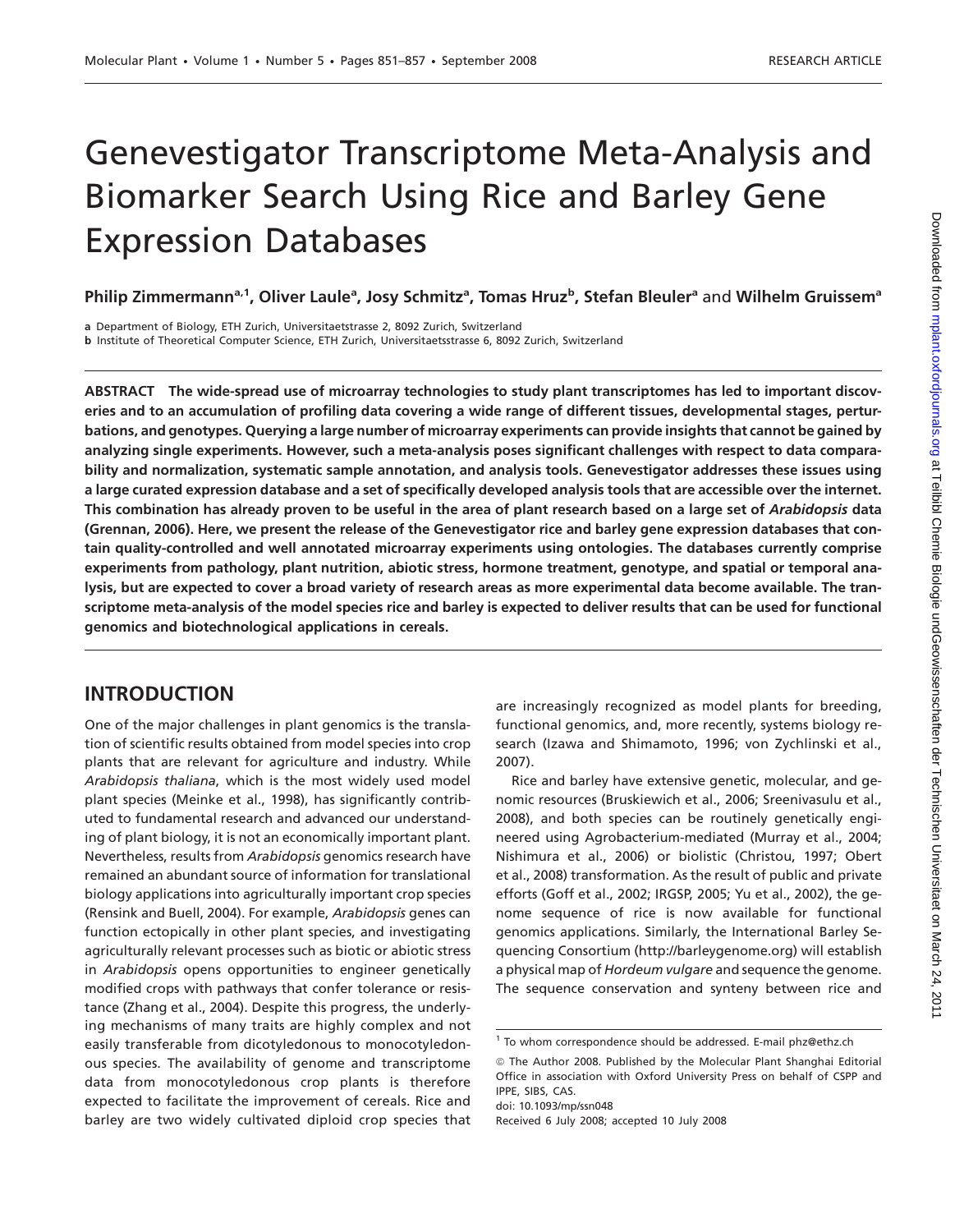barley and other cereal crop species such as wheat, maize, sorghum, oats, and sugarcane provide important opportunities for translational biological applications (Salentijn et al., 2007) and candidate gene approaches (CGA) (Pflieger et al., 2001).

Several platforms for expression profiling analysis have become available for rice and barley, including cDNA–AFLP (Leymarie et al., 2007), SAGE (Gowda et al., 2004; White et al., 2006), MPSS (Nakano et al., 2006), cDNA-based microarrays and oligonucleotide arrays. An early example of a cDNA microarray project in rice research was the Rice Microarray Project (Yazaki et al., 2000). Later, the NSF Rice Oligonucleotide Array Project [\(www.ricearray.org\)](http://www.ricearray.org) made available two microarray platforms—a 20K array and a 45K array mapped to the release 5 of the TIGR Rice Genome Annotation. Two expression profiling platforms that are widely used at present are the Affymetrix GeneChip<sup>®</sup> Rice Genome Array and Barley Genome Array. The rice array contains probes for 51 279 transcripts representing two rice cultivars (approximately 48 564 japonica transcripts and 1260 indica transcripts; [www.affymetrix.com/](http://www.affymetrix.com/products/arrays/specific/rice.affx) [products/arrays/specific/rice.affx](http://www.affymetrix.com/products/arrays/specific/rice.affx)). The barley array contains 22 792 probes for 21 439 non-redundant genes (Close et al., 2004).

A number of databases and tools exist for rice and barley gene expression profiling. For example, the Rice Expression Database (RED; Yazaki et al., 2002) contains data from more than 200 experiments in 24 different physiological categories. The Rice Oligonucleotide Array (ROMA) Expression Database [\(www.ricearray.org/rice\\_study.shtml\)](http://www.ricearray.org/rice_study.shtml) is designed to support expression data from a variety of platforms. Currently, seven studies including a total of 166 hybridizations are available on this website. PLEXdb (Wise et al., 2007) is a community resource for plant and plant pathogen microarrays and contains microarray expression data from several types of platforms, including the Affymetrix Rice Genome Array (two studies) and Barley Genome Array (16 studies). Finally, the Yale Virtual Center for Cellular Expression Profiling of Rice [\(http://bioinformatics.med.yale.edu/](http://bioinformatics.med.yale.edu/riceatlas/) [riceatlas/\)](http://bioinformatics.med.yale.edu/riceatlas/) provides transcriptional profiles from various rice cell types isolated by laser microdissection.

Methods for the analysis of single experiments are well established and allow identification of genes, pathways, or networks that are significantly affected in the tested conditions. In contrast, the simultaneous analysis of multiple microarray experiments (meta-analysis) is more challenging because the data may originate from different laboratories using different platforms and protocols, and because the volume of data that is being processed can be large and therefore requires specialized algorithms and data management structures. Genevestigator $^{\circledast}$  is an advanced web-based system that was designed to perform molecular expression meta-analysis using novel concepts of data mining and innovative algorithms (Hruz et al., 2008). Meta-analysis in Genevestigator is based on the large-scale and systematic combination of normalized and quality-controlled expression data with experimental context variables using ontologies (e.g. anatomy,

development, perturbation, or genetic background). This large-scale combination of data and meta-data produces novel insight into the spatio-temporal-response architecture of transcriptomes and allows users to answer questions that cannot be addressed by analyzing a single experiment (e.g. querying which conditions affect a given gene of interest). The integration of microarray data from different species and from hundreds of experiments therefore allows users to investigate the function of genes of interest, as well as to identify candidate genes for reverse genetics and biotechnological applications.

A systematic effort to collect, quality-control, and annotate rice and barley microarray data on a large scale is expected to yield a unique expression compendium for meta-analysis and systems biology research in monocotyledonous plants. Here, we present the extension of Genevestigator and its metaanalysis platform with Affymetrix GeneChip<sup>®</sup> microarray data to rice and barley.

## CONSTRUCTION AND CONTENT OF RICE AND BARLEY DATABASES

Although both rice and barley Affymetrix arrays have been available for several years now, comparatively few experiments have been made available through public repositories as compared to data from the Arabidopsis Affymetrix ATH1 array. Table 1 provides a list of currently published studies that used rice or barley Affymetrix arrays. These experiments cover conditions such as salt, drought, and nutrient stress, response to various pathogens, hormone treatments, genotype, or mutant profiling, as well as spatial and temporal analysis of gene expression. Although not all of these data are currently available in public repositories, close to 1000 Affymetrix arrays from these two model species were normalized, quality-controlled, annotated, and are made available in Genevestigator (for more details about the curation process, please refer to Hruz et al., 2008 and previous publications). Because the value of a meta-analysis in Genevestigator increases as more data become available (Zimmermann et al., 2004), a major curation effort is underway to extend the databases and keep them up to date with new publicly released experiments. Researchers are also encouraged to submit their experiments so that they can visualize their own data in the context of all other public experiments.

In addition to compiling transcriptome data, an essential component of the Genevestigator database is the systematic annotation of experiments and sample properties. To achieve this, ontologies have to be developed for every new organism added to the database. For rice and barley, a new anatomy tree was designed using terms accepted in the community. The structure of the tree was constructed with a strong focus on data analysis, namely it must be non-redundant and intuitive for the user (see Figure 1). Therefore, the anatomy tree is a compromise between a linear list of anatomy parts and a semantically correct but redundant classification system. Additionally, because Genevestigator incorporates data from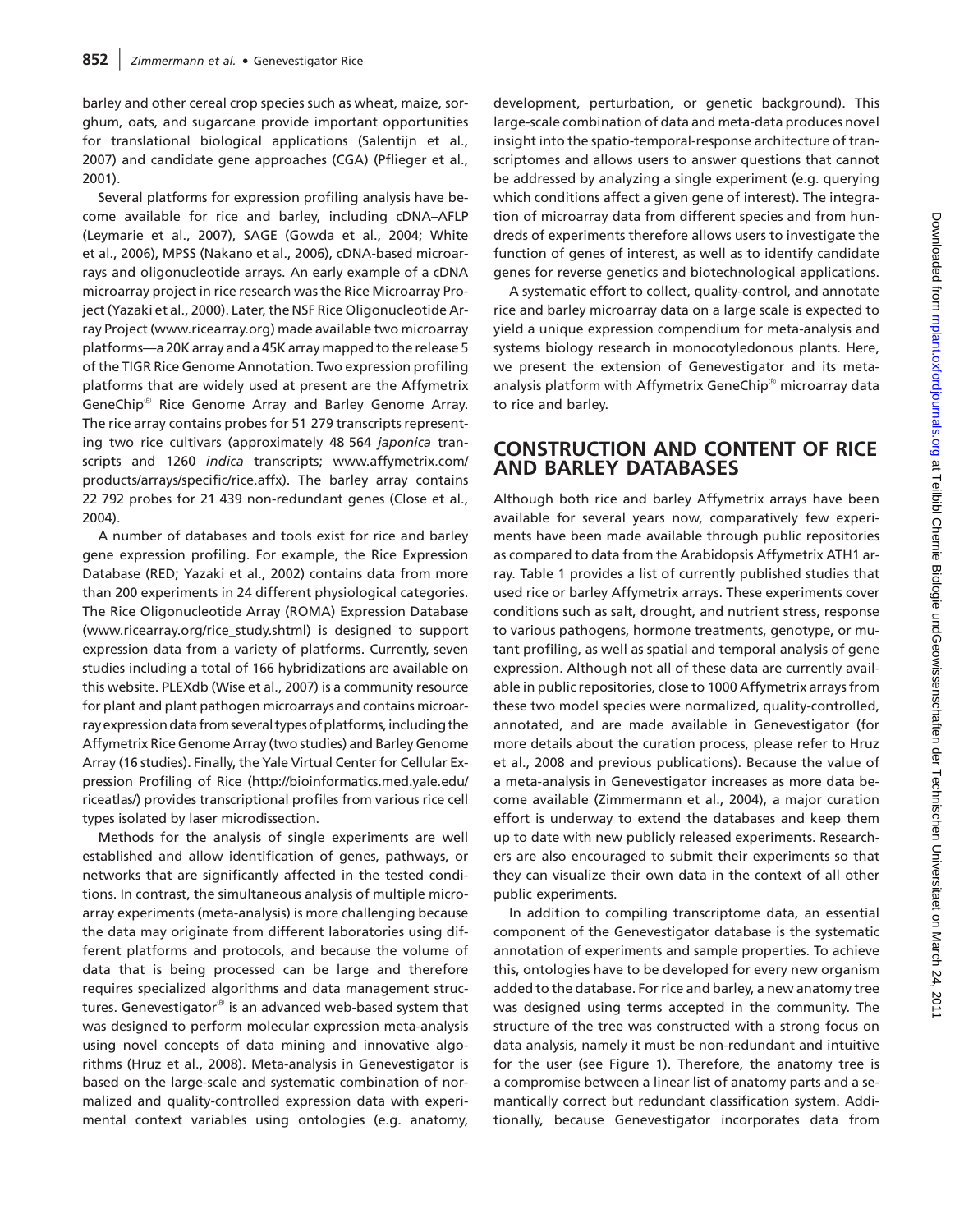|  | Table 1. Overview of Published Rice and Barley Microarray Experiments (as of July 2008) Using Affymetrix GeneChip® Arrays. |  |  |  |  |  |  |  |  |  |  |  |  |
|--|----------------------------------------------------------------------------------------------------------------------------|--|--|--|--|--|--|--|--|--|--|--|--|
|--|----------------------------------------------------------------------------------------------------------------------------|--|--|--|--|--|--|--|--|--|--|--|--|

|                |                                     | Abiotic                               | <b>Biotic</b>           |                            | Mutants/                                                                                         |                          | Spatial Temporal  |        |
|----------------|-------------------------------------|---------------------------------------|-------------------------|----------------------------|--------------------------------------------------------------------------------------------------|--------------------------|-------------------|--------|
| ID             | Experimenter                        | stress                                | stress                  | <b>Miscellaneous</b>       | cultivars                                                                                        |                          | analysis analysis | Arrays |
| A1             | Walia et al. 2005                   | Salt                                  |                         |                            | FL478; IR29                                                                                      |                          |                   | 11     |
| A2             | Walia et al. 2007                   | Salt                                  |                         |                            | IR29; M103; Agami                                                                                |                          |                   | 24     |
| A3             | Norton et al. 2008                  | Arsenate                              |                         |                            | Azucena; Bala                                                                                    |                          |                   | 12     |
| A4             | Hirose et al. 2007                  |                                       |                         | Trans-zeatin               | Nipponbare; OsRR6                                                                                | $\sqrt{}$                |                   | 28     |
| A5             | Jain et al. 2007                    | Drought;<br>salt; cold                |                         |                            | IR29; IR64                                                                                       | $\sqrt{}$                | $\sqrt{}$         | 57     |
| A6             | Lasanthi-Kudahettige<br>et al. 2007 | Anoxia                                |                         |                            | Nipponbare                                                                                       |                          |                   | 4      |
| A7             | Huang et al. 2007                   |                                       |                         |                            | MH63; OsSRT1(RNAi)                                                                               |                          |                   | 6      |
| A8             | Ribot et al. 2008                   |                                       | M. grisea               |                            | Nipponbare                                                                                       |                          |                   | 8      |
| A9             | Li M et al. 2007                    |                                       |                         |                            | Nipponbare                                                                                       | $\sqrt{}$                | $\sqrt{}$         | 13     |
|                | A10 Li Q et al. 2007                |                                       |                         |                            | Zhonghua11; gif1                                                                                 |                          |                   | 6      |
|                | A11 Yang et al. 2006                |                                       | X. oryzae pv.<br>oryzae |                            | Nipponbare                                                                                       |                          |                   | 6      |
|                | A12 Zhou et al. 2007                | Drought; salt                         |                         |                            | MH63                                                                                             | $\sqrt{}$                |                   | n.a    |
|                | A13 Li $\times$ et al. 2008         |                                       |                         | DNA methylation Nipponbare |                                                                                                  |                          |                   | 32     |
|                | A14 Cheng L et al. 2007             |                                       |                         |                            | Nipponbare; naat1                                                                                | $\overline{\phantom{0}}$ |                   | n.a.   |
|                | A15 Xiong et al. 2006               |                                       |                         |                            | lhd2-1; YunDao32                                                                                 | $\overline{\phantom{0}}$ |                   | n.a.   |
|                | A16 Cheng Z et al. 2007             | $\overline{\phantom{0}}$              | M. grisea               |                            | Songjing-2; 972-4                                                                                |                          |                   | n.a.   |
|                | A17 Kong et al. 2006                |                                       |                         |                            | Nipponbare; OsDOS(RNAi);<br>OsDOS OX-5                                                           | $\sqrt{ }$               | $\sqrt{}$         | n.a.   |
| A18            | Swarbrick et al. 2008               |                                       | S. hermonthica -        |                            | Nipponbare; IAC 165                                                                              |                          |                   | 24     |
|                | A19 Kumar et al. 2007               |                                       |                         |                            | Cypress; LaGrue; RT0034                                                                          | $\overline{\phantom{0}}$ |                   | 9      |
| B1             | Rostoks et al. 2005                 |                                       |                         |                            | Morex; Golden Promise                                                                            | $\sqrt{}$                | $\sqrt{}$         | 63     |
| B <sub>2</sub> | Mitra et al. 2004                   |                                       |                         |                            | Sultan V; rar1-2                                                                                 |                          |                   | 4      |
| B3             | Boddu et al. 2006                   |                                       | F. graminearum -        |                            | Morex                                                                                            |                          |                   | 44     |
| <b>B4</b>      | Barkeloo and Wise 2005 -            |                                       |                         |                            | Morex; Steptoe                                                                                   |                          |                   | 6      |
|                |                                     |                                       |                         |                            |                                                                                                  |                          |                   |        |
| B5             | Zhang et al. 2006                   |                                       |                         |                            | Rrp1; Morex                                                                                      |                          |                   | 6      |
| B6             | Parrott et al. 2007                 |                                       |                         | Steam-girdling             | n.a                                                                                              |                          |                   | 21     |
| B7             | Cui et al. 2005 *                   | Drought                               |                         |                            | OWB-R; OWB-D;<br>Steptoe; Morex; Barke                                                           |                          |                   | 21     |
| B8             | Walia et al. 2007                   | Salt                                  |                         |                            | Maythorpe; Golden Promise $\sqrt$                                                                |                          |                   | 24     |
| B9             | Walia et al. 2006                   | Salt                                  |                         |                            | Morex                                                                                            |                          |                   | 18     |
|                | B10 Rostoks et al./Waugh            | Low nitrogen;<br>drought; salt; water |                         |                            | n.a                                                                                              |                          |                   | 5      |
|                | B11 Luo et al. 2007                 |                                       |                         |                            | Morex; Steptoe;<br>Steptoe $\times$ Morex                                                        | $\sqrt{}$                |                   | 197    |
|                | B12 Caldo et al. 2006               |                                       | <b>B.</b> graminis      |                            | Sultan V; M66; M82;<br>M100; Rom1;                                                               |                          |                   | 180    |
|                | B13 Caldo et al. 2004               |                                       | <b>B.</b> graminis      |                            | Mla1; Mla6; Mla13;                                                                               |                          |                   | 108    |
|                | B14 Lopes and Araus 2008            |                                       |                         | Fertilizers                | n.a                                                                                              |                          |                   | 9      |
|                | B15 Boddu et al. 2007               |                                       | F. graminearum -        |                            | Morex                                                                                            |                          |                   | 18     |
|                | B16 Druka 2006                      |                                       |                         |                            | Morex $\times$ Golden Promise;<br>Morex; Golden Promise                                          |                          |                   | 12     |
|                | B17 Mashiguchi et al. 2007          | $\overline{\phantom{a}}$              |                         | Gibberellin                | Himalaya                                                                                         |                          |                   | 6      |
|                | B18 Sreenivasulu et al. 2008 -      |                                       |                         |                            | Barke                                                                                            | $\sqrt{}$                |                   | 32     |
|                | B19 Nielsen et al. 2006             |                                       |                         |                            | <b>Barke</b>                                                                                     |                          | $\sqrt{}$         | 9      |
|                | B20 Svensson et al. 2006            | Cold                                  |                         |                            | alb-e <sup>16</sup> ; alb-f <sup>17</sup> ; xan-s <sup>46</sup> ;<br>xan-b <sup>12</sup> ; Bonus |                          |                   | 30     |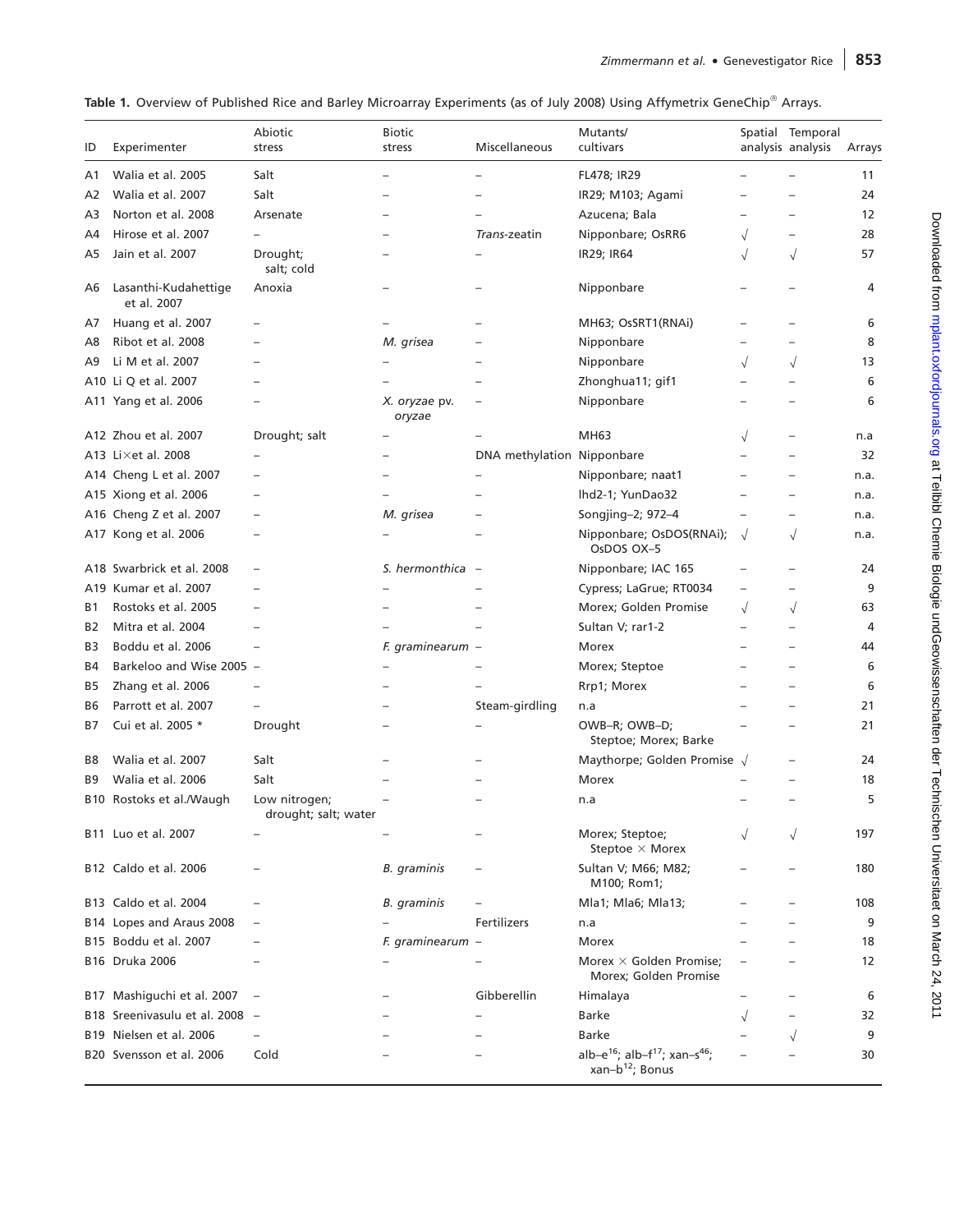#### Table 1. Continued

| ID  | Experimenter                         | Abiotic<br>stress        | <b>Biotic</b><br>stress | Miscellaneous            | Mutants/<br>cultivars                                                            | Spatial Temporal<br>analysis analysis | Arrays |
|-----|--------------------------------------|--------------------------|-------------------------|--------------------------|----------------------------------------------------------------------------------|---------------------------------------|--------|
| B21 | Jiang et al. 2008                    |                          |                         |                          | Barke; Golden Promise;<br>Haruna Nijo; Morex;<br>Optic; OWB D;<br>OWB_R; Steptoe |                                       | 24     |
|     | B22 Richardson et al. 2007           | $\overline{\phantom{m}}$ |                         |                          | Golf                                                                             | $\qquad \qquad$                       | 15     |
|     | B <sub>23</sub> Furukawa et al. 2007 | $\overline{\phantom{m}}$ | $\qquad \qquad$         | Aluminum                 | Murasakimochi; Morex                                                             |                                       | 8      |
|     | B <sub>24</sub> Bowen et al. 2007    | $-$                      | -                       |                          | M955                                                                             |                                       | 9      |
|     | B25 Zhang et al. 2008                | -                        | P. graminis             | $\overline{\phantom{0}}$ | G02-448F-3R; Golden<br>Promise                                                   |                                       | 72     |

A1–A19: Rice Genome Array; B1–B25: Barley Genome Array. The ID codes refer to the original publications as described in Supplemental<Tables 1> and 2.

\* Originally used to identify barley single feature polymorphisms.

multiple organisms, the ontologies were designed to be orthologous between related species to facilitate cross-species analyses.

The ontologies for plant development were partitioned into approximately 10 stages of the lifecycle of an organism and are strictly time-related (in contrast to the frequent anatomyrelated use of the term 'development'). Currently, in Genevestigator, there are no refined developmental ontologies for seed development or floral development, for example. However, it is conceivable that with the increasing volume and diversity of data becoming available, the addition of such ontologies will allow a more detailed view of developmental processes.

Genevestigator distinguishes between external and internal perturbations (currently named 'stimulus' and 'mutation', respectively). The stimulus ontology contains categories of pertubation such as biotic stress, abiotic stress, chemical, hormone, or light treatment. The mutation ontology groups mutants according to the genetic modification method (overexpression, T-DNA insertion, EMS mutagenesis, activation tagging, etc.). Often, in the publications describing the experiments, the information about mutants is sparse and has to be retrieved by Genevestigator curators from the literature, websites, or from the authors directly. In Genevestigator, such information is available in mouse-over information tooltips.

An important aspect of building data compendia and metaanalysis tools is the quality of the data. Genevestigator curators control the quality of every experiment using a pipeline of Bioconductor packages performing normalization and probe-level analysis. For example, arrays are flagged as of low quality if they fall out of range relative to the other arrays from the same experiment, if they exhibit higher RNA degradation, if they are particularly noisy, or if they do not correlate with replicate samples. More detailed information about the quality assessment is described in the User Manual available on the website ([www.genevestigator.ethz.ch\)](http://www.genevestigator.ethz.ch).

Genevestigator contains a number of toolsets, each containing several analysis tools. Toolsets group tools that focus on the same type of analytical approach, namely meta-analysis, biomarker search, clustering, or pathway analysis. More details about each of the tools and their applications for gene function analysis and gene discovery, as well as illustrative case studies and exercises, can be found in the original article (Hruz et al., 2008) and on the Genevestigator website [\(www.genevestigator.](http://www.genevestigator.ethz.ch) [ethz.ch\)](http://www.genevestigator.ethz.ch).

# DISCUSSION AND CONCLUSION

The meta-analytical approach of Genevestigator consists of contextualizing the expression of genes based on the collection of available experimental conditions. Linking expression to phenotypes, mutations, or perturbations helps to interpret correlations between genes and factors, and ultimately to model gene function and gene regulatory networks. An extension of this approach is to explore the expression space for genes that show similar patterns in chosen sets of conditions (clustering and bi-clustering), to find genes that are correlated to a target gene, or to identify the best candidate genes that fulfill selected criteria (biomarker search). An example for this is the search for genes specifically expressed in selected tissues from Arabidopsis. A recent comparison with a proteome map from Arabidopsis tissues revealed that marker genes identified through Genevestigator were also highly specifically expressed in the proteome datasets (Baerenfaller et al., 2008). An earlier analysis by Becerra et al. (2006) used Genevestigator to confirm the specificity of expression of genes in seeds that were identified using an EST virtual subtraction method (Becerra et al., 2006).

The integration of plant transcriptome and metabolome data is expected to facilitate the elucidation of gene function (Kopka et al., 2004; Saito et al., 2008; Zimmermann et al., 2005). Several recent studies comparing transcript and metabolite abundances have shown that these two data types often, but not always, do correlate, and that the combined analysis reveals novel mechanisms of expression and flux regulation (e.g. Gibon et al., 2006).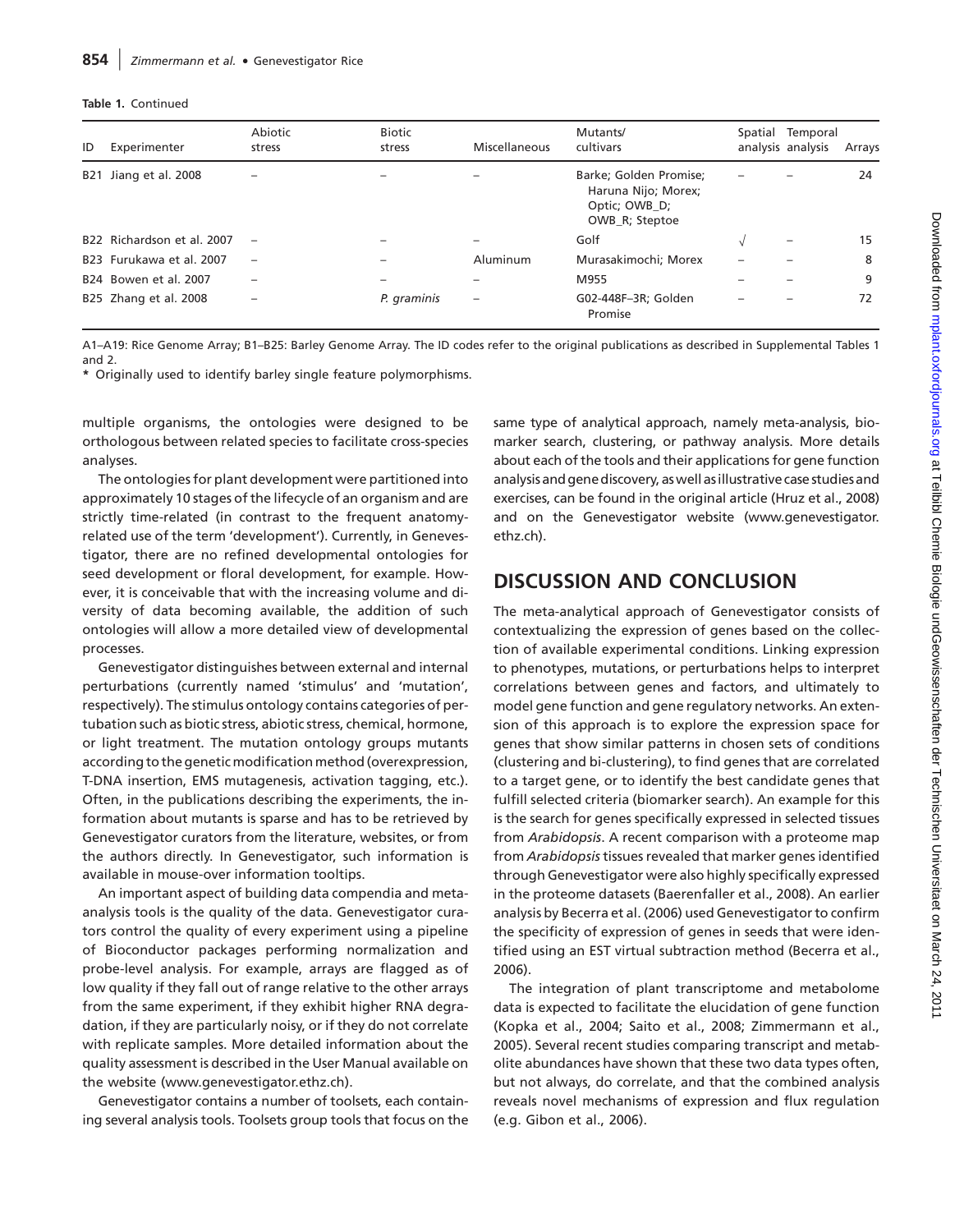

Figure 1. Example of Rice, Barley, and Arabidopsis Ontologies for the Classification of Sample Property Variables.

The anatomy trees of rice and barley were built based on community-accepted terms and designed to be non-redundant (each tissue appears in only one location of the tree, in contrast to many classification systems). The tree terms and structures were constructed to allow orthologous comparisons of gene expression between monocotyledonous plant species. The original Arabidopsis anatomy tree from Genevestigator is shown as an example of ontology for rosette-like dicotyledonous plant species. The top-level tree architecture (marked with an asterisk) is identical to that developed for rice and barley, and many leaf nodes have identical or orthologous terms so that data from Arabidopsis can easily be compared with those of rice and barley.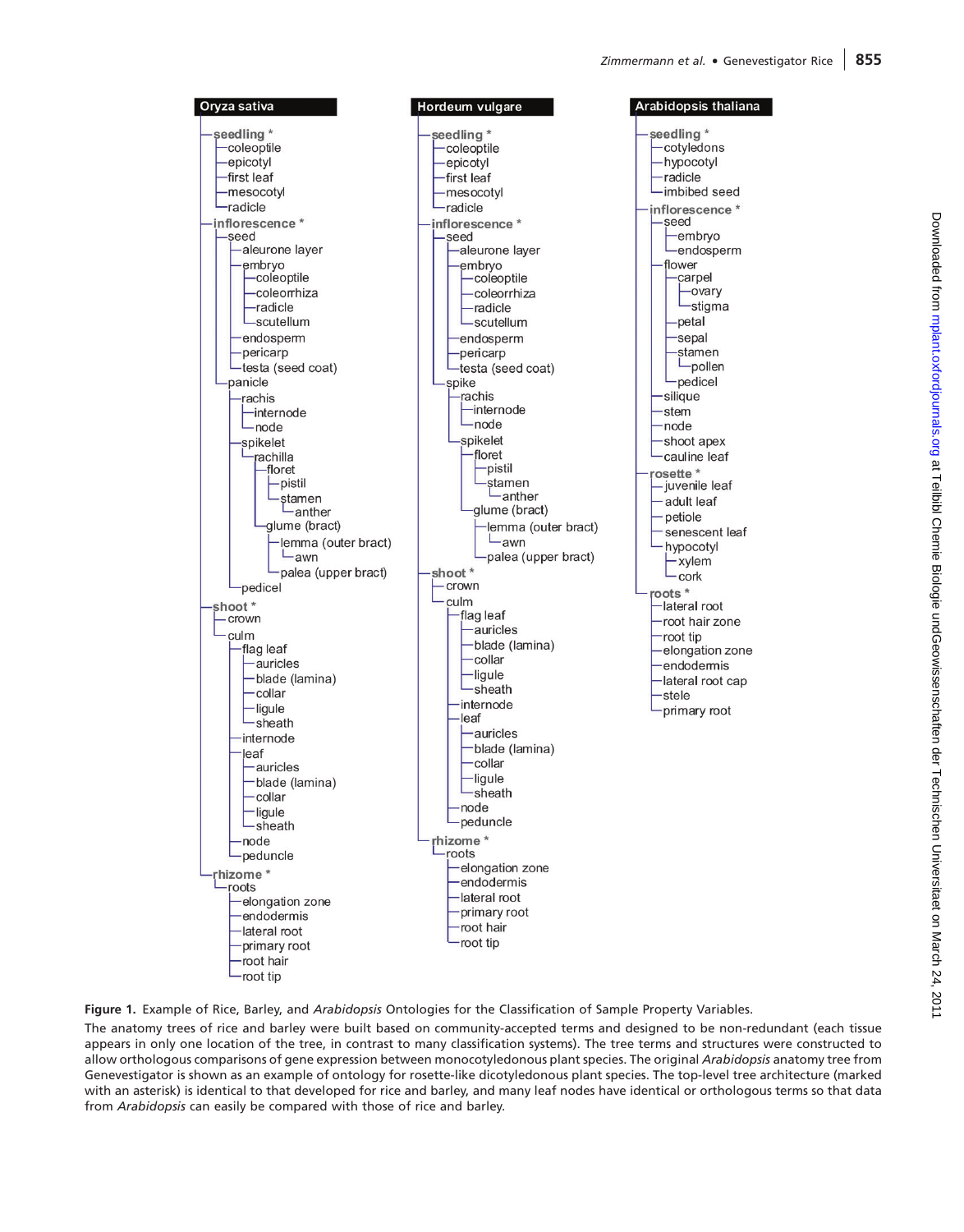Within the field of plant sciences, Genevestigator has so far been primarily used by scientists working with Arabidopsis. There are several reports in which authors have translated or compared results from Arabidopsis genes with those of other species, such as rice (Yang et al., 2008), potato (Dvorakova et al., 2007), poplar (Couturier et al., 2007; Vigneault et al., 2007), or across a variety of plants including rice, barley, poplar, and green algae (Roberts and Hejgaard, 2008). However, transferring knowledge from Arabidopsis into other species, particularly monocotyledonous crop species, is challenging. In fact, although Arabidopsis and cereals share a substantial number of orthologous genes, the pathways and underlying regulatory networks are likely to possess individual and possibly non-orthologous characteristics. The availability of rice and barley microarray data in Genevestigator will facilitate the extrapolation of results to other cereals due to higher colinearity and synteny of their genomes within these crop species. In a further step, combining evidence across several species is expected to increase the confidence about conclusions drawn from a single species. An interesting development in this respect has been the mapping of probesets from different plant Affymetrix arrays into groups of orthologous sequences (Frickey et al., 2008). A web-based tool (AffyTrees) is available for plant scientists to assign probesets on different Affymetrix arrays that measure the expression of orthologous genes. In Genevestigator, these probesets can be stored into distinct selections, which, with the help of the FOCUS function, can be rapidly switched from one species to another. Thus, users can rapidly gain cross-species insight into the regulation of these target genes.

To maximize data comparability between experiments and therefore ensure best possible results from a meta-analysis in Genevestigator, we limit the combination of data to a single array type at a time. At the moment, only Affmetrix data are available in Genevestigator because Affymetrix has provided one of the most suitable platforms for data metaanalysis. First, it offers a streamlined protocol and hardware for expression profiling using GeneChip<sup>®</sup> technology, thereby minimizing handling biases. Second, it is the platform for which data in the public domain have been most abundant so far. This allowed us to create datasets of thousands of arrays from the same array type and technology and to avoid the intricacies of comparing data from different technologies and platforms. The quality of microarray data from several other platforms (e.g. from Illumina or Agilent arrays), however, has been shown to be similarly high (MAQC Project: Patterson et al., 2006; Shi et al., 2006). We therefore expect that, in the future, robust statistical methods will allow us to integrate data from a variety of different platforms.

In summary, the rice and barley microarray databases in Genevestigator provide the plant community with transcriptome meta-analysis capability for monocotyledonous species. All public rice and barley expression data within Genevestigator are made freely available to academic users via the CLASSIC version of Genevestigator. The interface is a JAVA applet running in

the user's browser. User support information is provided on the Genevestigator website [\(www.genevestigator.ethz.ch](http://www.genevestigator.ethz.ch)).

# SUPPLEMENTARY DATA

Supplementary Data are available at Molecular Plant Online.

#### **FUNDING**

No conflict of interest declared.

#### **REFERENCES**

- Baerenfaller, K., et al. (2008). Genome-scale proteomics reveals Arabidopsis thaliana gene models and proteome dynamics. Science. 320, 938–941.
- Becerra, C., Puigdomenech, P., and Vicient, C.M. (2006). Computational and experimental analysis identifies Arabidopsis genes specifically expressed during early seed development. BMC Genomics. 7, 38.
- Bruskiewich, R., Metz, T., and McLaren, G. (2006). Bioinformatics and crop information systems in rice research. International Rice Research Notes. 31, 5–12.
- Christou, P. (1997). Rice transformation: bombardment. Plant Mol. Biol. 35, 197–203.
- Close, T.J., et al. (2004). A new resource for cereal genomics: 22K barley GeneChip comes of age. Plant Physiol. 134, 960–968.
- Couturier, J., Montanini, B., Martin, F., Brun, A., Blaudez, D., and Chalot, M. (2007). The expanded family of ammonium transporters in the perennial poplar plant. New Phytol. 174, 137–150.
- Dvorakova, L., Cvrckova, F., and Fischer, L. (2007). Analysis of the hybrid proline-rich protein families from seven plant species suggests rapid diversification of their sequences and expression patterns. BMC Genomics. 8, 412.
- Frickey, T., Benedito, V.A., Udvardi, M., and Weiller, G. (2008). Affy-Trees: facilitating comparative analysis of Affymetrix plant microarray chips. Plant Physiol. 146, 377–386.
- Gibon, Y., et al. (2006). Integration of metabolite with transcript and enzyme activity profiling during diurnal cycles in Arabidopsis rosettes. Genome Biol. 7, R76.
- Goff, S.A., et al. (2002). A draft sequence of the rice genome (Oryza sativa L. ssp. japonica). Science. 296, 92–100.
- Gowda, M., Jantasuriyarat, C., Dean, R.A., and Wang, G.L. (2004). Robust–LongSAGE (RL–SAGE): a substantially improved LongS-AGE method for gene discovery and transcriptome analysis. Plant Physiol. 134, 890–897.
- Grennan, A.K. (2006). Genevestigator: facilitating web-based geneexpression analysis. Plant Physiol. 141, 1164–1166.
- Hruz, T., et al. (2008). Genevestigator V3: a reference expression database for the meta-analysis of transcriptomes. Adv. Bioinformatics. 2008, 420747.
- IRGSP (2005). The map-based sequence of the rice genome. Nature. 436, 793–800.
- Izawa, T., and Shimamoto, K. (1996). Becoming a model plant: the importance of rice to plant science. Trends Plant Sci. 1, 95–99.